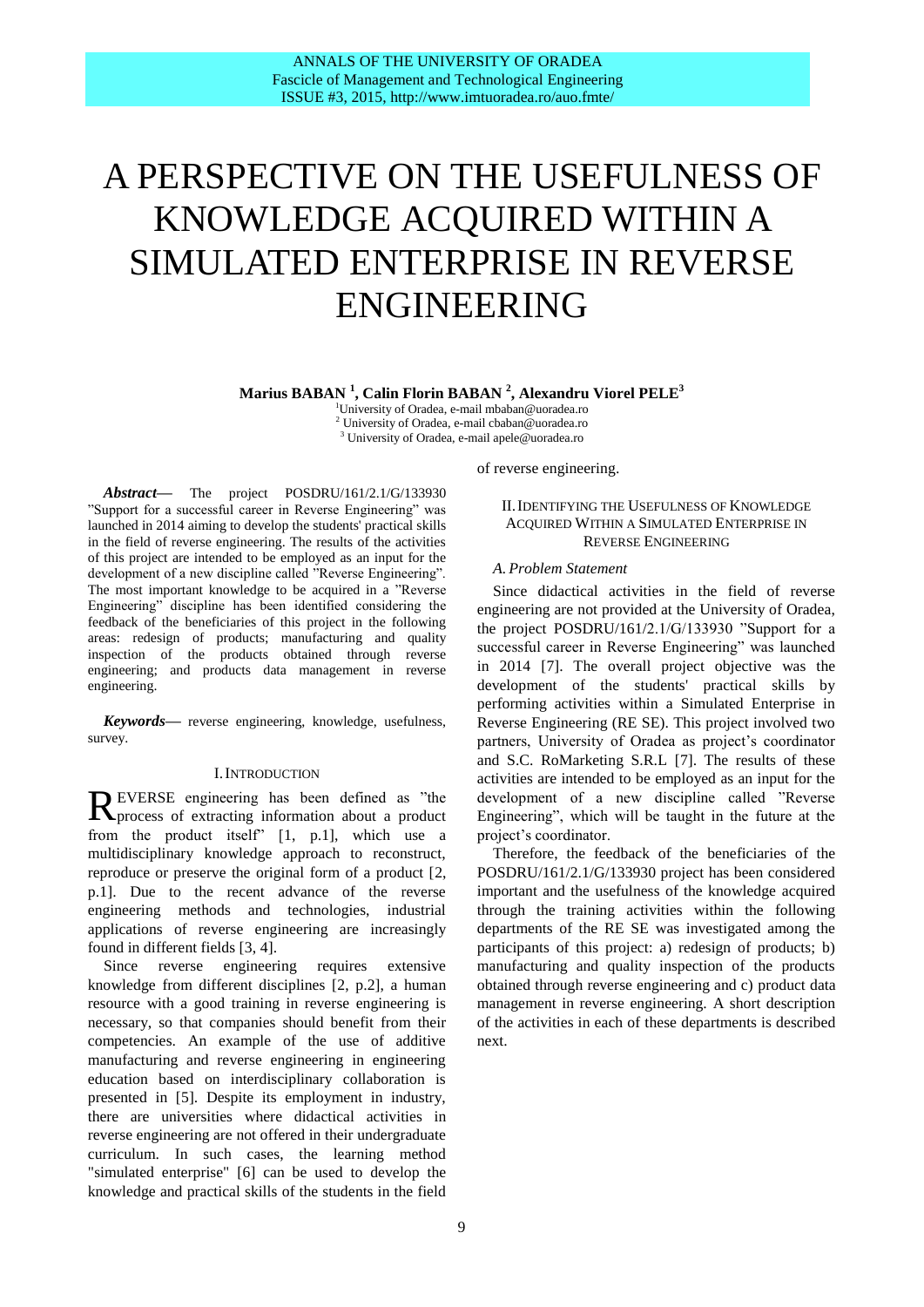## ANNALS OF THE UNIVERSITY OF ORADEA Fascicle of Management and Technological Engineering ISSUE #3, 2015, http://www.imtuoradea.ro/auo.fmte/

- *1) Redesign of the products. The initial product was scanned with the Shining3D© Scaner, then was redesigned with the ShiningForm XOR software [8]. The ". stl" format, which is recognized by the 3D printer was obtained through the Solid Edge software [8].*
- *2) Manufacturing and quality inspection of the products obtained through reverse engineering. The products were manufactured using the 3D printer Inspire© S200, while the quality inspection was carried out with the ShiningForm XOV software [8].*
- *3) Product data management in reverse engineering. Activities in this department were performed with Teamcenter Engineering software. First, the Reverse Engineering virtual enterprise was created. Then, the product's structure was defined. Finally, the process flow of the tasks was described and workloads were assigned to employees in the departments of the virtual enterprise.*

#### *B. Research Methodology*

A survey was conducted to identify the perception of the beneficiaries of the POSDRU/161/2.1/G/133930 project regarding the usefulness of the knowledge acquired through the training activities within the following departments of the RE SE:

- *1) redesign of products (11 items);*
- *2) manufacturing and quality inspection of the products obtained through reverse engineering (11 items) and*
- *3) product data management in reverse engineering (12 items).*

All the 81 beneficiaries of the training activities within the RE SE were asked to respond about the usefulness of the knowledge acquired in each of these departments. A five-point based Likert scale was used to establish the usefulness of the knowledge in each field  $(1=very few$ useful....5 =very useful). The survey was conducted during September–November 2015 and 51 beneficiaries responded to the questions of the survey.

The database of the responses was created within the Excel software, while the ToolPak of Excel was employed for statistical analysis of the data [9]. The arithmetic mean of each item was used to determine the usefulness of the knowledge acquired in each of the three departments of the RE SE.

The one-way ANOVA [10] was employed to find out the differences between the means in each department. If the results of the one-way ANOVA analysis show evidence that at least one of the mean statistically significantly differs from the rest of the means, the conservative Tukey's honestly significant difference (Tukey HSD) post-hoc test [10] was employed to evaluate which of any two pairs of means are significantly different.

#### III. RESULTS

*A. The Establishment of the Usefulness of the Knowledge Acquired in the Departments D1.Redesign of Products*

The values of the mean and the rank of the usefulness of the knowledge acquired in the department D1. Redesign of products are presented in Table I. Based on the data shown in Table I, the item D1\_C2 has the highest mean  $(m_{D1_C2}=4.7)$ , while the item D1\_C3 has the lowest mean  $(m_{D1,C3}=3.62)$ . The F statistic of the ANOVA test was computed and resulted equal to  $F<sub>D1</sub>=13.134$  (P-value p<0.001).

| <b>Item No.</b> | <b>Knowledge acquired through the activities in the</b>                                                                                      | <b>Mean</b> | Rank |
|-----------------|----------------------------------------------------------------------------------------------------------------------------------------------|-------------|------|
|                 | department D1. Redesign of products                                                                                                          |             |      |
| <b>D1 C1</b>    | Knowledge regarding the employment of scanning methods of a the product using the 3D<br>OptimScan and Shining3D <sup>°</sup> Scaner software | 4.58        |      |
| <b>D1 C2</b>    | Knowledge regarding the acquirement of the points cloud of the product using the 3D<br>OptimScan and Shining3D <sup>®</sup> Scaner software  | 4.7         |      |
| <b>D1 C3</b>    | Knowledge regarding the export of the points cloud of the product in a RGE file format                                                       | 3.62        |      |
| D1 C4           | Knowledge regarding the import of the points cloud of the product (RGE file format) in the<br>$\alpha$ $\alpha$ $\alpha$ $\alpha$            | 4.4         |      |

TABLE I. THE VALUES OF THE MEAN AND THE RANK OF KNOWLEDGE ACQUIRED IN THE DEPARTMENT D1. REDESIGN OF PRODUCTS

|               | $\sigma$ build and building bound software                                                                                                  |      |                             |
|---------------|---------------------------------------------------------------------------------------------------------------------------------------------|------|-----------------------------|
| D1 C2         | Knowledge regarding the acquirement of the points cloud of the product using the 3D<br>OptimScan and Shining3D <sup>®</sup> Scaner software | 4.7  |                             |
| D1 C3         | Knowledge regarding the export of the points cloud of the product in a RGE file format                                                      | 3.62 | 11                          |
| D1 C4         | Knowledge regarding the import of the points cloud of the product (RGE file format) in the<br>Shiningform XOR software                      | 4.4  | 6                           |
| <b>D1_C5</b>  | Knowledge regarding the transformation of the points cloud of the product in regions using<br>the Shiningform XOR software                  | 4.42 | 5                           |
| D1 C6         | Knowledge regarding the employment of Shiningform XOR software to obtain the solid<br>model of the product                                  | 4.5  | 4                           |
| D1 C7         | Knowledge regarding the export of the solid model of the product from Shiningform XOR<br>software in a STEP file format                     | 3.7  | 10                          |
| D1 C8         | Knowledge regarding the import of the solid model of the product (STEP file format) in the<br>Solid Edge software                           | 3.76 |                             |
| D1 C9         | Knowledge regarding the employment of the Solid Edge software to modify the solid model<br>of the product                                   | 4.68 | $\mathcal{D}_{\mathcal{L}}$ |
| <b>D1 C10</b> | Knowledge regarding the export of the solid model of the product from Solid Edge software<br>in a STL file format                           | 3.74 | 8                           |

**D1\_C11** Knowledge regarding the export of the solid model of the product from Solid Edge software

Because the critical region is  $F_{\text{crit-D1}}=1.847$  and  $F_{\text{D1}}$  $F_{\text{crit-D1}}$ , a clear evidence was found that at least one of the mean of the D1\_Ci knowledge  $(i = 1...11)$  differs from the rest of the means (at 0.05 significance level). The

in a IGS file format

employment of the Tukey HSD post-hoc indicates a significant difference between the mean of each item D1\_Ci  $(i=1, 2, 4, 5, 6, 9)$  and the mean of each item D1\_Ci  $(i=3,7,8,10,11).$ 

 $3.72$  9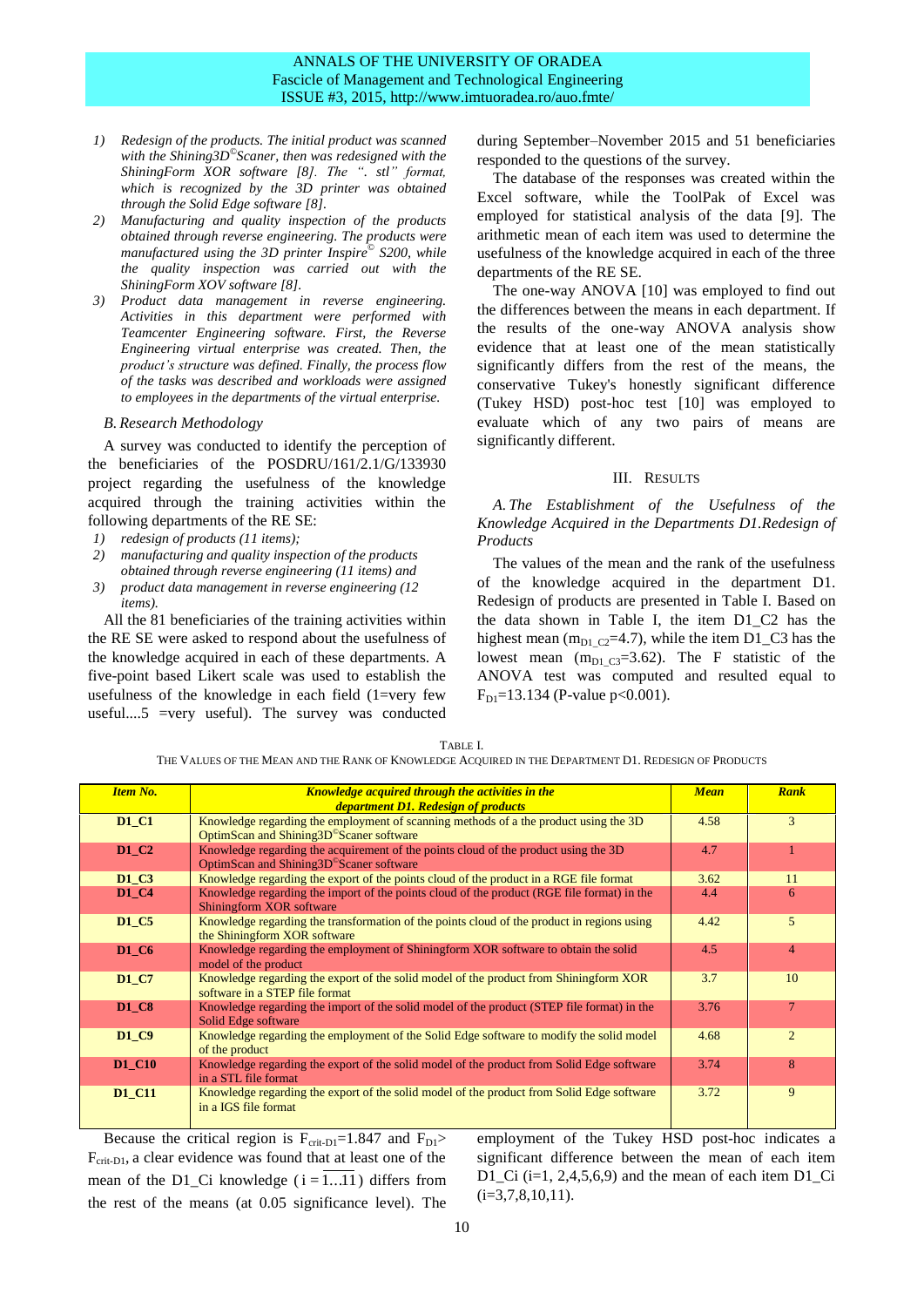Therefore, each D1\_Ci knowledge  $(i=1,2,4,5,6,9)$  has been considered important to be acquired in a "Reverse Engineering" discipline.

*B. The establishment of the usefulness of the knowledge acquired in the departments D2.Manufacturing and quality inspection of the products obtained through reverse engineering*

The values of the mean and the rank of the usefulness of the knowledge acquired in the department D2. Manufacturing and quality inspection of the products obtained through reverse engineering are shown in Table II.

In the case of the manufacturing of the products through reverse engineering, the higher mean was reported for the item D2\_M\_C4 ( $m_{D2_M_C4}=4.68$ ), while the lower mean was reported for the item D2\_M\_C1  $(m_{D2~M~C1}=3.6)$ . The F statistic of the ANOVA test resulted equal to  $F_{D2M}$  = 15.531 (P-value p<0.001), while the critical region is  $F_{\text{crit-D2 M}}=2.407$ . Therefore,  $F_{D2|M}$  F<sub>crit-D2</sub><sub>M</sub> so that there is clear evidence that at least one of the mean of the D2\_M\_Ci knowledge (  $i = 1...5$ ) is significantly different from the rest of the means (at 0.05 significance level). The use of the Tukey HSD post-hoc indicates a significant difference between the mean of each item  $D2\_M\_Ci$  (i=2,3,4) and the mean of each item D2\_M\_Ci (i=1,5).

In the case of the quality inspection of the products obtained through reverse engineering the higher mean was reported for the item  $D2_Q_C10$  (m<sub>D2\_Q\_C10</sub>=4.62), while the lower mean was reported for the item D2\_Q\_C6 ( $m_{D2}$  o  $_{C6}=3.54$ ). The F statistic of the ANOVA test resulted equal to  $F_{D2,Q}$ = 15.131 (P-value p<0.001), while the critical region is  $F_{\text{crit-D2}_Q} = 2.244$ . Therefore,  $F_{D2,Q}$   $\geq F_{crit-D2,Q}$  so that there is clear evidence that at least one of the mean of the D2\_Q\_Ci knowledge  $(i = 6...11)$  is significantly different from the rest of the means (at 0.05 significance level). The use of the Tukey HSD post-hoc indicates a significant difference between the mean of each item  $D2_Q$ <sup>Ci</sup> (i=7,8,10,11) and the mean of each item D2\_Q\_Ci (i=6,9).

Consequently, each D2 M Ci ( $i=2,3,4$ ) and D2 Q Ci (i=7,8,10,11) knowledge has been considered important to be acquired in a "Reverse Engineering" discipline.

THE VALUES OF THE MEAN AND THE RANK OF KNOWLEDGE ACQUIRED IN THE DEPARTMENT D2. MANUFACTURING AND QUALITY INSPECTION OF THE PRODUCTS OBTAINED THROUGH REVERSE ENGINEERING

| Item No.                        | Knowledge acquired through the activities in the department D2.               | <b>Mean</b> | <b>Rank</b>    |
|---------------------------------|-------------------------------------------------------------------------------|-------------|----------------|
|                                 | Manufacturing and quality inspection of the products obtained                 |             |                |
|                                 | through reverse engineering                                                   |             |                |
|                                 | D2_M. Manufacturing of the products through reverse engineering               |             |                |
| $D2_M_{Cl}$                     | Knowledge regarding the import of the solid model of the product from         | 3.6         | 5              |
|                                 | Solid Edge software (STL file format) in the ModelWizard software of the      |             |                |
|                                 | 3D printer Inspire <sup>©</sup> S200                                          |             |                |
| $D2_M_C2$                       | Knowledge regarding the alignment of the product and change of its            | 4.48        | $\mathfrak{D}$ |
|                                 | position for material saving                                                  |             |                |
| D <sub>2</sub> M <sub>C</sub> 3 | Knowledge regarding the setting of the printing height                        | 4.4         | $\overline{3}$ |
| $D2_M_C4$                       | Knowledge regarding the establishment of the slicing parameters               | 4.68        |                |
| $D2$ <sub>_M_C5</sub>           | Knowledge regarding the establishment of printing properties of the 3D        | 3.76        | $\overline{4}$ |
|                                 | printer Inspire <sup>®</sup> S200                                             |             |                |
|                                 | D2_Q. Quality inspection of the products obtained through reverse engineering |             |                |
| $D2_O$ $C6$                     | Knowledge regarding the import of the solid model of the product from         | 3.54        | 6              |
|                                 | Solid Edge software (IGS file format) in the ShiningForm XOV software         |             |                |
| $D2_O$ $C7$                     | Knowledge regarding the import of the products manufactured with the 3D       | 4.4         | $\overline{4}$ |
|                                 | printer Inspire© S200 and scanned with the 3D OptimScan (RGE file             |             |                |
|                                 | format) in the ShiningForm XOV software                                       |             |                |
| <b>D2_Q_C8</b>                  | Knowledge regarding the alignment of the manufactured product with its        | 4.52        | $\overline{2}$ |
|                                 | 3D model                                                                      |             |                |
| $D2_OC9$                        | Knowledge regarding the establishment of tolerances                           | 3.68        | $5^{\circ}$    |
| $D2_O$ $C10$                    | Knowledge regarding the comparison of the manufactured product with its       | 4.62        |                |
|                                 | 3D model                                                                      |             |                |
| $D2_O$ C11                      | Knowledge regarding the generation of the quality inspection report of the    | 4.5         | 3              |
|                                 | manufactured product with the 3D printer Inspire <sup>©</sup> S200            |             |                |
|                                 |                                                                               |             |                |

*C.The establishment of the usefulness of the knowledge acquired in the departments D3. Product data management in reverse engineering*

The values of the mean and the rank of the usefulness of the knowledge acquired in the department D3. Products data management in reverse engineering are shown in Table III. As it is presented in Table III, the higher mean was reported for the item D3\_C4 ( $m_{D3,C4}$ =

4.36), while the lower mean was reported for the item D3\_C12 ( $m_{D3}$ <sub>C12</sub>=3.12).

The F statistic of the ANOVA test resulted equal to  $F<sub>D3</sub>=14.809$  (P-value p<0.001). Since the critical region is  $F_{\text{crit-D3}}=1.804$ ,  $F_{\text{D3}} > F_{\text{crit-D3}}$  and there is clear evidence that at least one of the mean of the D3\_Ci knowledge (  $i = 1...12$ ) differs from the rest of the means (at 0.05 significance level). Tukey HSD post-hoc indicates a